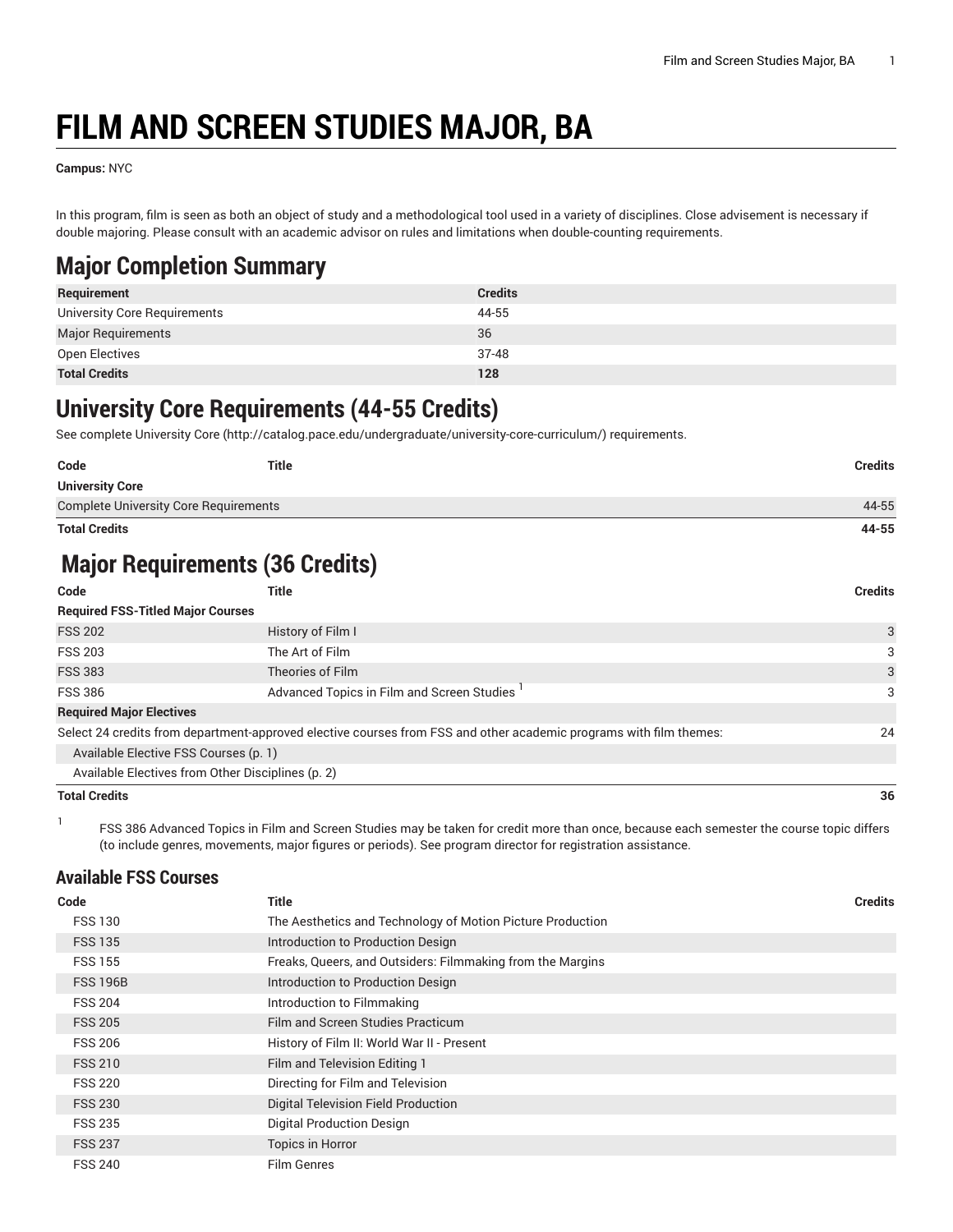| <b>FSS 250</b>  | Cinema Auteurs                                        |
|-----------------|-------------------------------------------------------|
| <b>FSS 260</b>  | Major Film Movements                                  |
| <b>FSS 268</b>  | Film and Revolution: World Cinemas                    |
| <b>FSS 270</b>  | Cinematic Spaces                                      |
| <b>FSS 275</b>  | Race and Representation                               |
| <b>FSS 2800</b> | History of Writing for the Screen                     |
| <b>FSS 296C</b> | Topic: History of the Documentary                     |
| <b>FSS 296H</b> | Topic: Film Auteurs of NYC                            |
| <b>FSS 296S</b> | Topic: Special Effects and the Cinema                 |
| <b>FSS 296U</b> | Topic: Film and Television Editing I                  |
| <b>FSS 301</b>  | Filmmaking: Image and Sound                           |
| <b>FSS 310</b>  | Editing for Film and Television 2                     |
| <b>FSS 330</b>  | <b>Writing for Television</b>                         |
| <b>FSS 345</b>  | Hip-Hop Cinema and Visual Culture                     |
| <b>FSS 393</b>  | Internship in Film and Screen Studies                 |
| <b>FSS 395</b>  | Independent Study in Film & Screen Studies            |
| <b>FSS 395A</b> | Independent Study in Film & Screen Studies (A)        |
| <b>FSS 396A</b> | Creative Projects in Film History                     |
| <b>FSS 405</b>  | Film and Screen Studies Advanced Production Practicum |
|                 |                                                       |

### <span id="page-1-0"></span>**Available Electives from Other Disciplines**

| Code                       | <b>Title</b>                                        | <b>Credits</b> |
|----------------------------|-----------------------------------------------------|----------------|
| <b>Available Electives</b> |                                                     |                |
| <b>AMS 200</b>             | Introduction to Critical Race and Ethnicity Studies |                |
| <b>AMS 296C</b>            | Topics: Entertaining America's Children             |                |
| <b>ANT 101</b>             | Introduction to Anthropology <sup>1</sup>           |                |
| <b>ANT 216</b>             | African Diaspora Through Film                       |                |
| <b>ANT 296Q</b>            | Topic: Middle East through Film                     |                |
| <b>ART 153</b>             | Introduction to Photography                         |                |
| <b>ART 160</b>             | Digital Photography I                               |                |
| <b>ART 174</b>             | Picturing Art in Film and Video                     |                |
| <b>ART 176</b>             | <b>Visual Literacy</b>                              |                |
| <b>ART 186</b>             | Digital Design I                                    |                |
| <b>ART 225</b>             | <b>Stop Motion Animation</b>                        |                |
| <b>ART 228</b>             | Photography II: Color                               |                |
| <b>ART 245</b>             | Art History: History of Photography                 |                |
| <b>ART 253</b>             | Photography II: Black and White                     |                |
| <b>ART 287</b>             | Digital Design II                                   |                |
| <b>ART 288</b>             | Mobile Media: City as Screen                        |                |
| <b>ART 289</b>             | Video I                                             |                |
| <b>ART 296D</b>            | Computer Design: Adobe Illustrator                  |                |
| <b>ART 350</b>             | Special Topics in Advanced Photography              |                |
| <b>ART 351</b>             | Digital Photography 2                               |                |
| <b>ART 356</b>             | Photography III: Experimental Photography           |                |
| <b>ART 380</b>             | <b>Computer Illustration</b>                        |                |
| <b>COS 113</b>             | Media, Culture, and Society                         |                |
| COS 114                    | Introduction to Mass Media                          |                |
| <b>COS 243</b>             | Comics, Cartoons and the American Conversation      |                |
| <b>COS 244</b>             | <b>Digital Cultures</b>                             |                |
| <b>COS 245</b>             | <b>Communication and Popular Culture</b>            |                |
| COS 312                    | Introduction to Cultural Studies                    |                |
| <b>COS 335</b>             | <b>Media and Gender</b>                             |                |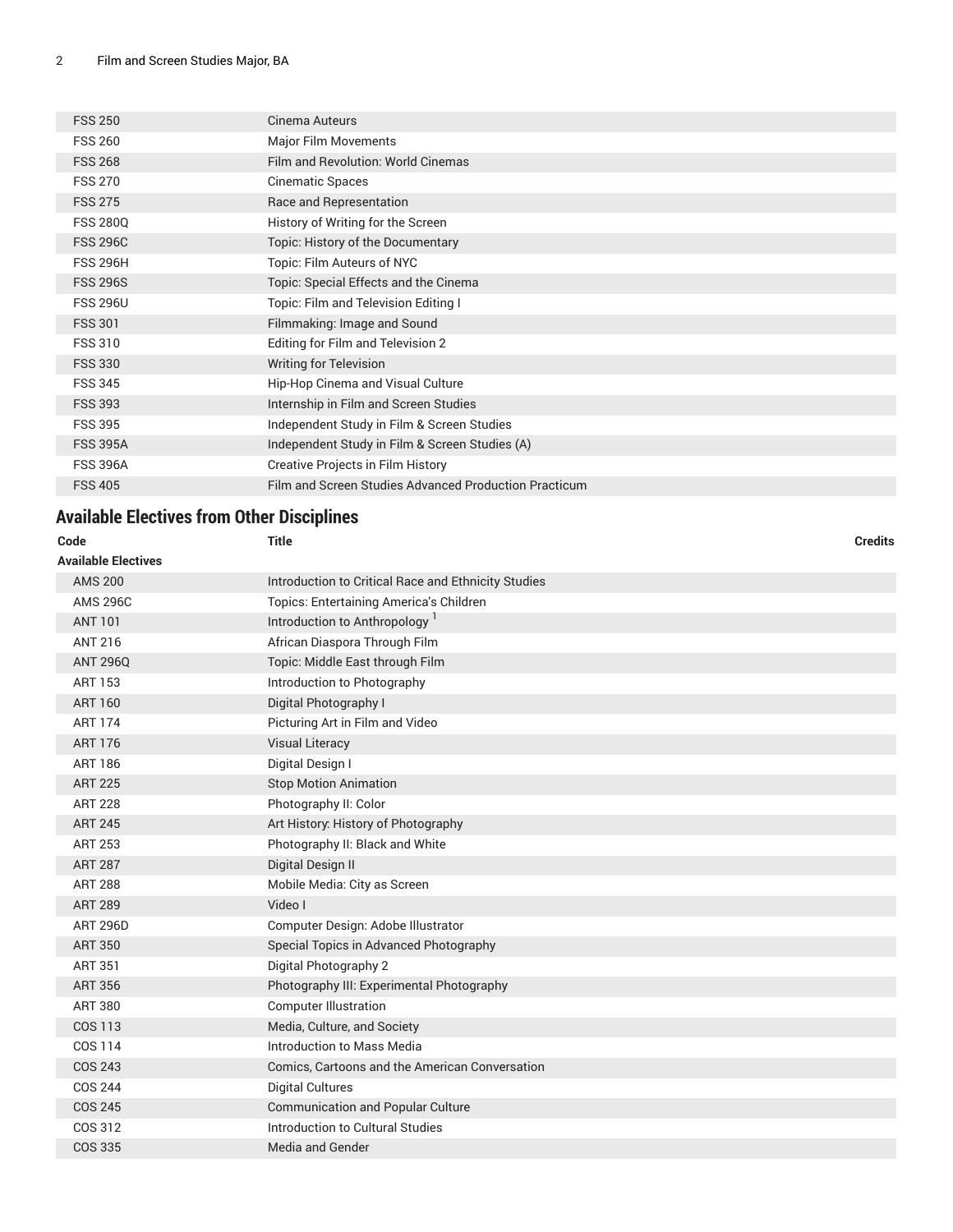| COS 336         | Propaganda                                                                                   |
|-----------------|----------------------------------------------------------------------------------------------|
| <b>ENG 201</b>  | Writing in the Disciplines                                                                   |
| <b>ENG 223E</b> | Creative Writing: Film Scenario                                                              |
| <b>ENG 317</b>  | Screenwriting                                                                                |
| <b>ENG 323</b>  | <b>Advanced Screenwriting</b>                                                                |
| <b>ENG 326B</b> | Topics in Professional Writing: TV Scriptwriting                                             |
| <b>FRE 154</b>  | Topics: From French Literature in Translation                                                |
| <b>FRE 161</b>  | The French Speaking World Seen Through Its Films                                             |
| <b>FRE 319</b>  | Introduction to French Cinema                                                                |
| <b>FRE 380C</b> | Seminar. French Literature and Film                                                          |
| GLA 213         | Topic: Unity and Disunity: History of South Korean Cinema                                    |
| <b>GLA 214</b>  | Japanese Manga & Anime: History of Asian Media                                               |
| <b>HIS 217</b>  | Modern East Asia in Film                                                                     |
| <b>HIS 297F</b> | Topic: Of Swords and Cherry Blossoms: Samurai Images Past and Present                        |
| <b>ITA 1541</b> | Topic: Italian Cinema                                                                        |
| <b>INT 196S</b> | Urban Social Photography                                                                     |
| <b>INT 198H</b> | Computers and the Surveillance Society                                                       |
| <b>INT 198K</b> | <b>Gender and Television</b>                                                                 |
| <b>INT 296Q</b> | Topic: The City in Film, Literature and Social Theory                                        |
| <b>INT 297A</b> | Hong Kong and Bollywood: Globalization of Asian Cinema                                       |
| <b>INT 297X</b> | Media and the Politics of War                                                                |
| <b>INT 298A</b> | The Biology of Science Fiction Film                                                          |
| <b>INT 298Y</b> | Lords, Ladies, and Avatars: the Middle Ages in Art, Literature, and Second Life              |
| <b>INT 299K</b> | Disability Stories through Film and Media                                                    |
| <b>ITA 380E</b> | From the Page to the Screen: Transforming Italian Literature and Film                        |
| <b>JPN 154</b>  | Topic: Modern Japanese Literature and Film in English Translation                            |
| JPN 154C        | Topic: Japanese Culture Through Film                                                         |
| <b>JPN 154F</b> | Topic: Love and Marriage in Japanese Literature and Film                                     |
| <b>LAS 210</b>  | Luz, Camara, Accion! : Film as Mirror of Social Change in Latin American History and Culture |
| LIT 341         | Selfies, Literature and the Visual                                                           |
| <b>LIT 348</b>  | Literature and Film                                                                          |
| <b>LIT 348B</b> | Literature and Film: Ambiguous Discourse in Film and Literature                              |
| LIT 360         | Shakespeare on Film                                                                          |
| <b>MCA 220</b>  | The Making of a Motion Picture                                                               |
| <b>MCA 252</b>  | Media Production I                                                                           |
| <b>MCA 353</b>  | <b>Media Production II</b>                                                                   |
| <b>MCA 354</b>  | Producing Corporate Video                                                                    |
| <b>MCA 356</b>  | Digital Editing Workshop I - Introduction                                                    |
| <b>MCA 358</b>  | Digital Editing Workshop II - Advanced                                                       |
| <b>MCA 360</b>  | Screenwriting                                                                                |
| <b>MCA 370</b>  | Producing the Documentary                                                                    |
| <b>MCA 396D</b> | <b>Topic: Advanced Production II</b>                                                         |
| <b>MCA 396M</b> | Topic: Advanced Production                                                                   |
| <b>MCA 397F</b> | Topic: From Script to Screen                                                                 |
| <b>MCA 498</b>  | Directing                                                                                    |
| <b>MCA 499C</b> | Seminar in Media and Communication Arts: The Documentary Film                                |
| <b>MCA 499F</b> | Seminar in Media and Communication Arts: The Science Fiction Film                            |
| <b>PAFT 111</b> | Acting For Film and Television                                                               |
| <b>PAFT 211</b> | Acting For Film and Television III                                                           |
| <b>PAFT 271</b> | <b>Film Script Analysis</b>                                                                  |
| <b>PAFT 272</b> | <b>Television Script Analysis</b>                                                            |
| <b>PAFT 372</b> | Television History for BFA in Film Television, Commercials and Voice Overs                   |
|                 |                                                                                              |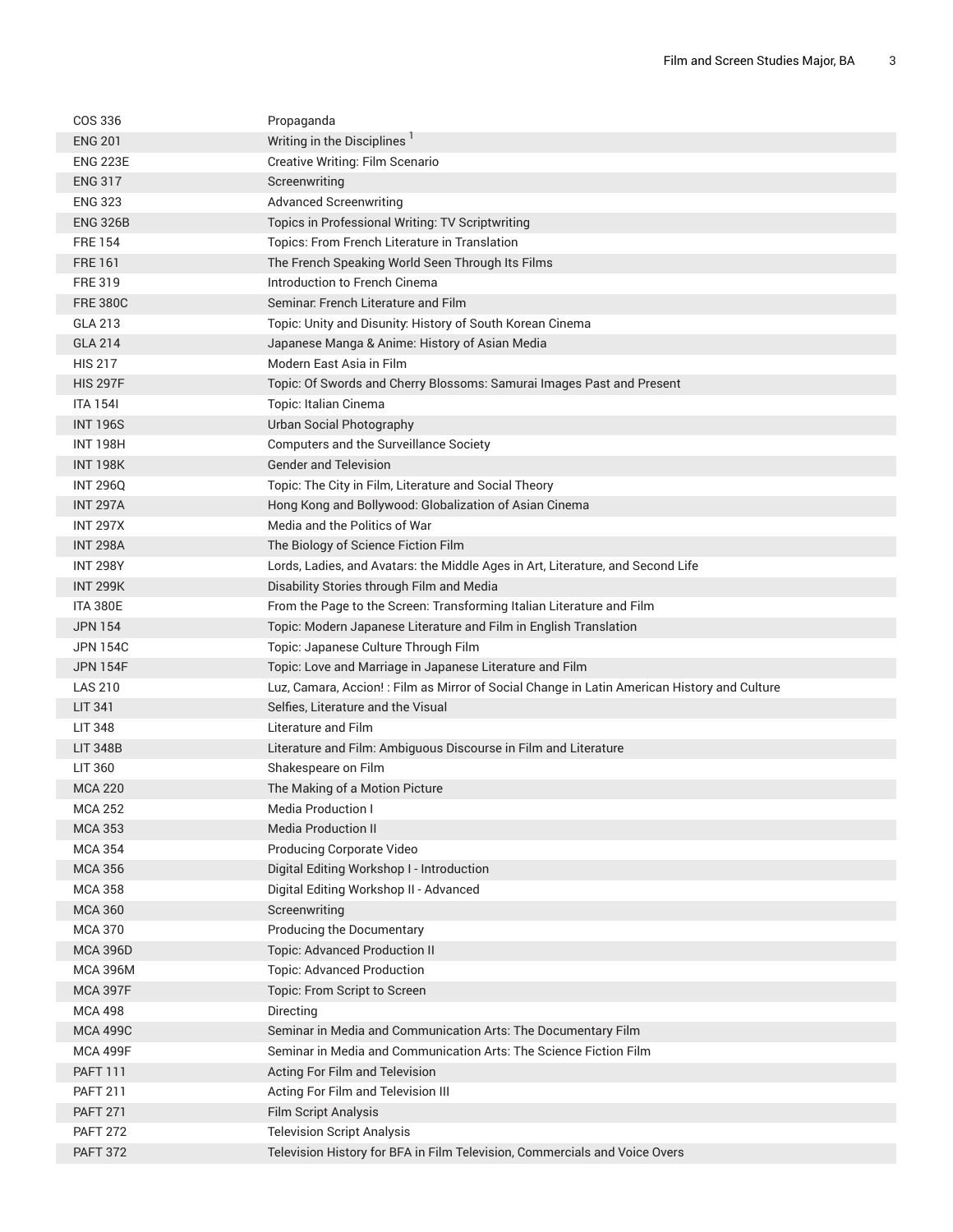| <b>PAGE 357</b>  | Acting For Film and Television                                                          |
|------------------|-----------------------------------------------------------------------------------------|
| <b>PAGE 396D</b> | <b>Topic: Script Analysis</b>                                                           |
| <b>PHI 258</b>   | Film and Philosophy                                                                     |
| <b>PHI 296U</b>  | Topic: Feminism Film and Philosophy                                                     |
| <b>PJS101</b>    | Introduction to Peace and Justice Studies                                               |
| <b>POL 256</b>   | Middle East Politics through Film                                                       |
| <b>POL 380M</b>  |                                                                                         |
| <b>RUS 160</b>   | The Russian Soul Through Film                                                           |
| SOC 118          | Sociology Through Film                                                                  |
| SOC 296Z         | Sociology of Visual Media                                                               |
| <b>SPA 154G</b>  | Topic: Latin American Literature and Film                                               |
| <b>SPA 154V</b>  | Latin American Cinema                                                                   |
| <b>SPA 380C</b>  | Seminar. Culture of Spain through Film                                                  |
| <b>SPA 381</b>   | Magical Realism in the Literature and Film of Latin America and the Caribbean           |
| <b>SPA 480C</b>  | Seminar. Love and Repression in Modern Latin American and Caribbean Literature and Film |
| <b>SPA 480F</b>  | Topic: Latin American Literature and Film of the 21st Century: The Andean World         |
| <b>WS115</b>     | Intro to Women's & Gender Studies                                                       |
| <b>WS166</b>     | Gender, Race and Class                                                                  |
| <b>WS 268</b>    | Men and Masculinities                                                                   |
| <b>WS 269</b>    | Lesbians in Literature and Film                                                         |
| <b>WS 285</b>    | Queer Cinema                                                                            |
| <b>WS 288</b>    | Women and Film: Past and Present                                                        |
| <b>WS 296T</b>   | Topic: Melodrama in America                                                             |

Only applicable to major when the 'film theme' version is the one completed.

## **Open Electives (37-48 Credits)**

1

| Code                  | Title | <b>Credits</b> |
|-----------------------|-------|----------------|
| <b>Open Electives</b> |       |                |
| Select 37-48 credits  |       | $37 - 48$      |
| <b>Total Credits</b>  |       | $37 - 48$      |

## **CRITICAL STUDIES TRACK**

| <b>Course</b>                      | <b>Title</b>                                                                | <b>Credits</b> |
|------------------------------------|-----------------------------------------------------------------------------|----------------|
| <b>First Year</b>                  |                                                                             |                |
| Fall                               |                                                                             |                |
| <b>ENG 110</b>                     | Composition                                                                 | 3              |
| <b>FSS 130</b>                     | The Aesthetics and Technology of Motion Picture Production                  | 4              |
|                                    | Take any one remaining Area of Knowledge course                             | 3              |
|                                    | Take any one remaining Area of Knowledge and Learning Community (LC) course | 3              |
| <b>UNV 101</b>                     | First-Year Seminar. Introduction to University Community                    |                |
|                                    | <b>Credits</b>                                                              | 14             |
| <b>Spring</b>                      |                                                                             |                |
| <b>ENG 120</b>                     | <b>Critical Writing</b>                                                     | 4              |
| <b>MAT 102</b>                     | <b>Mathematics for Life</b>                                                 | 3              |
| <b>CIS 101</b>                     | Introduction to Computing                                                   | 3              |
| or CIS 103                         | or Problem Solving Using Technology                                         |                |
| One elective course in subject FSS |                                                                             | 3              |
| One elective course in subject FSS |                                                                             | 3              |
|                                    | <b>Credits</b>                                                              | 16             |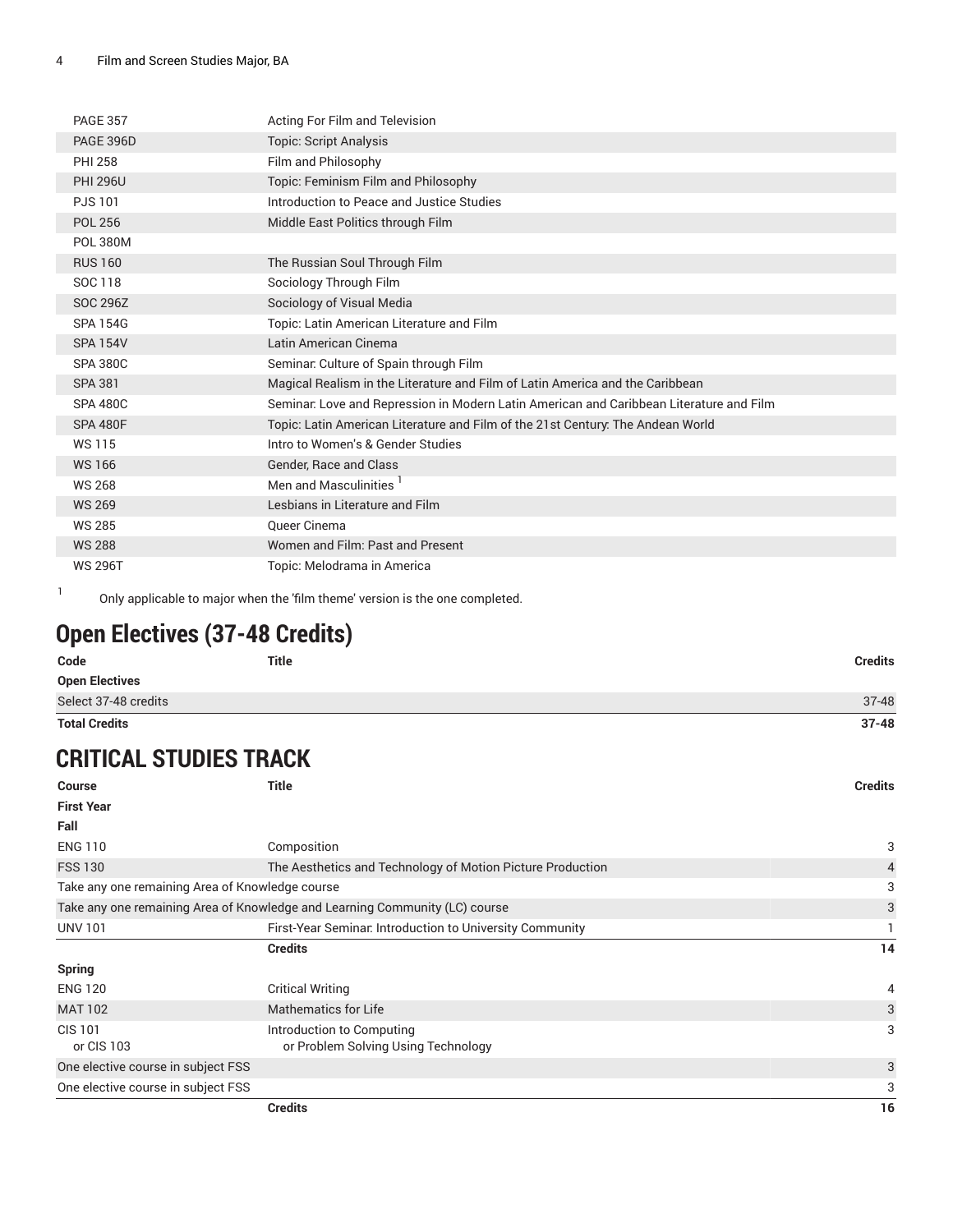| <b>Second Year</b>                                       |                                            |                           |
|----------------------------------------------------------|--------------------------------------------|---------------------------|
| Fall                                                     |                                            |                           |
| <b>FSS 203</b>                                           | The Art of Film                            | 3                         |
| <b>FSS 240</b>                                           | <b>Film Genres</b>                         | 3                         |
| <b>FSS 215</b>                                           | Writing for the Screen: An Introduction    | 3                         |
| First Second Language Course. See Advisor for guidelines |                                            | 3                         |
| <b>COM 200</b>                                           | <b>Public Speaking</b>                     | 3                         |
|                                                          | <b>Credits</b>                             | 15                        |
| <b>Spring</b>                                            |                                            |                           |
| <b>FSS 202</b>                                           | History of Film I                          | 3                         |
| One elective course in subject FSS                       |                                            | 3                         |
| <b>ENG 201</b>                                           | Writing in the Disciplines                 | 3                         |
| One Lab science course                                   |                                            | 3                         |
| Second Language Course, if applicable                    |                                            | 3                         |
| One Civic Engagement (CE) elective                       |                                            | 3                         |
|                                                          | <b>Credits</b>                             | 18                        |
| <b>Third Year</b>                                        |                                            |                           |
| Fall                                                     |                                            |                           |
| <b>FSS 206</b>                                           | History of Film II: World War II - Present | 3                         |
| <b>FSS 210</b>                                           | Film and Television Editing 1              | 4                         |
| One elective course in subject FSS                       |                                            | 3                         |
| One elective course in subject FSS                       |                                            | 3                         |
| Take any one remaining Area of Knowledge course          |                                            | $\ensuremath{\mathsf{3}}$ |
|                                                          | <b>Credits</b>                             | 16                        |
| <b>Spring</b>                                            |                                            |                           |
| <b>FSS 386</b>                                           | Advanced Topics in Film and Screen Studies | 3                         |
| One elective course in subject FSS                       |                                            | 3                         |
| One elective course in subject FSS                       |                                            | 3                         |
| One elective course in subject FSS                       |                                            | 3                         |
| Take any one remaining Area of Knowledge course          |                                            | 3                         |
|                                                          | <b>Credits</b>                             | 15                        |
| <b>Fourth Year</b>                                       |                                            |                           |
| Fall                                                     |                                            |                           |
| <b>FSS 383</b>                                           | Theories of Film                           | 3                         |
| One elective course in subject FSS                       |                                            | 3                         |
| One elective course in subject FSS                       |                                            | 3                         |
| One elective course in subject FSS                       |                                            | 3                         |
| Take any one remaining Area of Knowledge course          |                                            | $\ensuremath{\mathsf{3}}$ |
| Open Elective Course                                     |                                            | 3                         |
|                                                          | <b>Credits</b>                             | 18                        |
| <b>Spring</b>                                            |                                            |                           |
| <b>FSS 393</b>                                           | Internship in Film and Screen Studies      | 4                         |
| One elective course in subject FSS                       |                                            | 3                         |
| One elective course in subject FSS                       |                                            | 3                         |
| Take any one remaining Area of Knowledge course          |                                            | 3                         |
| Open Elective Course                                     |                                            | 3                         |
|                                                          | <b>Credits</b>                             | 16                        |
|                                                          | <b>Total Credits</b>                       | 128                       |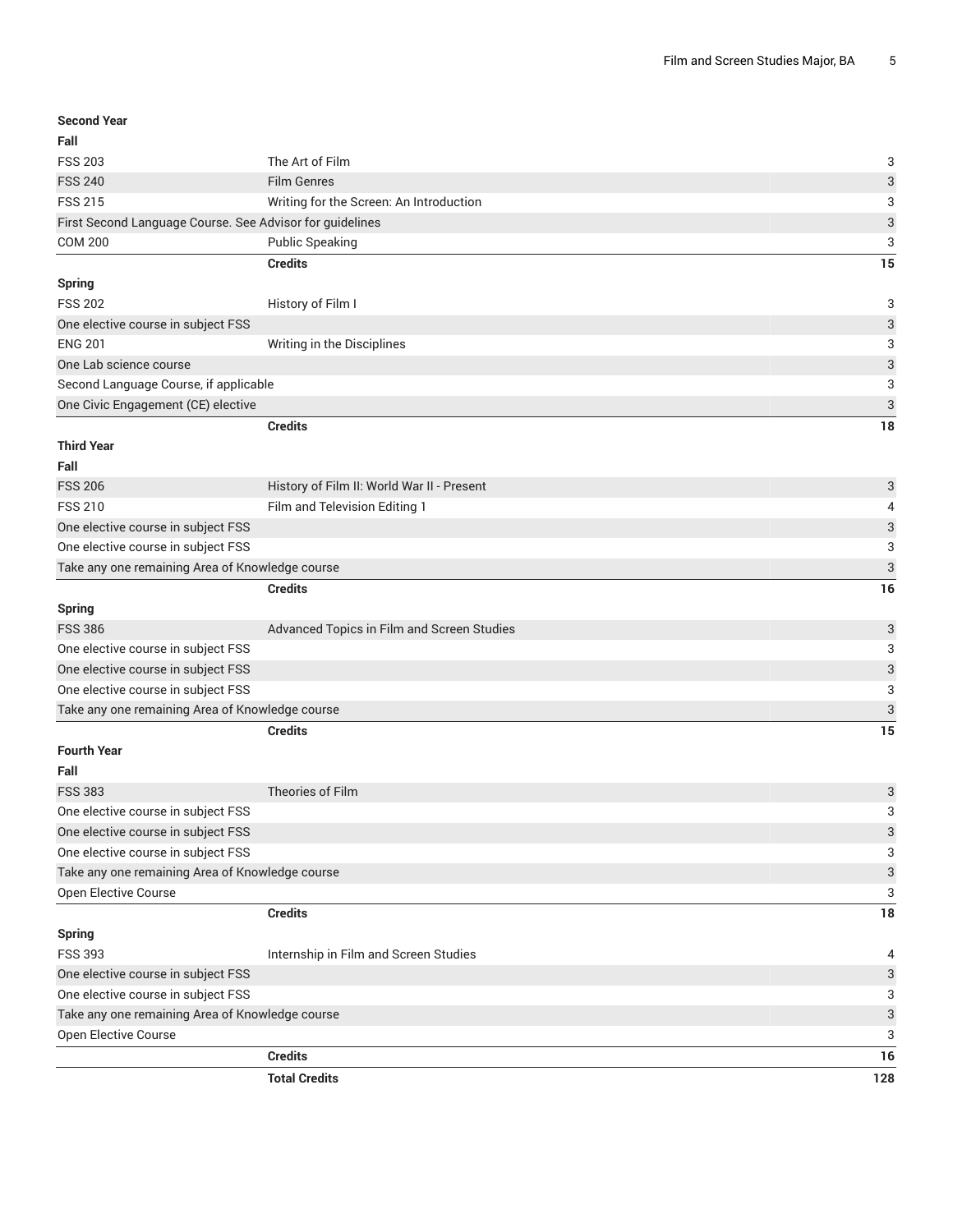## **Production Track**

| Course                                          | <b>Title</b>                                                                | <b>Credits</b>            |
|-------------------------------------------------|-----------------------------------------------------------------------------|---------------------------|
| <b>First Year</b>                               |                                                                             |                           |
| Fall                                            |                                                                             |                           |
| <b>ENG 110</b>                                  | Composition                                                                 | 3                         |
| <b>FSS 130</b>                                  | The Aesthetics and Technology of Motion Picture Production                  | 4                         |
| Take any one remaining Area of Knowledge course |                                                                             | 3                         |
|                                                 | Take any one remaining Area of Knowledge and Learning Community (LC) course | $\ensuremath{\mathsf{3}}$ |
| <b>UNV 101</b>                                  | First-Year Seminar. Introduction to University Community                    | 1.                        |
|                                                 | <b>Credits</b>                                                              | 14                        |
| <b>Spring</b>                                   |                                                                             |                           |
| <b>ENG 120</b>                                  | <b>Critical Writing</b>                                                     | 4                         |
| <b>FSS 210</b>                                  | Film and Television Editing 1                                               | 4                         |
| <b>FSS 135</b>                                  | Introduction to Production Design                                           | 4                         |
| <b>MAT 102</b>                                  | <b>Mathematics for Life</b>                                                 | 3                         |
| One Lab science course                          |                                                                             | 3                         |
|                                                 | <b>Credits</b>                                                              | 18                        |
| <b>Second Year</b>                              |                                                                             |                           |
| Fall                                            |                                                                             |                           |
| <b>FSS 203</b>                                  | The Art of Film                                                             | 3                         |
| <b>FSS 220</b>                                  | Directing for Film and Television                                           | 4                         |
|                                                 | First Second Language Course. See Advisor for guidelines                    | 3                         |
| One Civic Engagement (CE) course                |                                                                             | 3                         |
| Take any one remaining Area of Knowledge course |                                                                             | 3                         |
|                                                 | <b>Credits</b>                                                              | 16                        |
| <b>Spring</b>                                   |                                                                             |                           |
| <b>FSS 204</b>                                  | Introduction to Filmmaking                                                  | 4                         |
| <b>FSS 202</b>                                  | History of Film I                                                           | 3                         |
| <b>FSS 215</b>                                  | Writing for the Screen: An Introduction                                     | 3                         |
| <b>ENG 201</b>                                  | Writing in the Disciplines                                                  | $\ensuremath{\mathsf{3}}$ |
| Second Language Course, if applicable           |                                                                             | 3                         |
|                                                 | <b>Credits</b>                                                              | 16                        |
| <b>Third Year</b>                               |                                                                             |                           |
| Fall                                            |                                                                             |                           |
| <b>FSS 206</b>                                  | History of Film II: World War II - Present                                  | 3                         |
| <b>FSS 230</b>                                  | Digital Television Field Production                                         | $\sqrt{4}$                |
| <b>ENG 317</b>                                  | Screenwriting                                                               | 3                         |
| <b>CIS 101</b>                                  | Introduction to Computing                                                   | $\ensuremath{\mathsf{3}}$ |
| Take any one remaining Area of Knowledge course |                                                                             | 3                         |
|                                                 | <b>Credits</b>                                                              | 16                        |
| <b>Spring</b>                                   |                                                                             |                           |
| <b>FSS 235</b>                                  | <b>Digital Production Design</b>                                            | 4                         |
| <b>FSS 301</b>                                  | Filmmaking: Image and Sound                                                 | 4                         |
| <b>COM 200</b>                                  | <b>Public Speaking</b>                                                      | 3                         |
| <b>FSS 330</b>                                  | <b>Writing for Television</b>                                               | $\ensuremath{\mathsf{3}}$ |
| <b>FSS 386</b>                                  | Advanced Topics in Film and Screen Studies                                  | 3                         |
|                                                 | <b>Credits</b>                                                              | 17                        |
| <b>Fourth Year</b>                              |                                                                             |                           |
| Fall                                            |                                                                             |                           |
| <b>FSS 383</b>                                  | Theories of Film                                                            | 3                         |
| <b>FSS 405</b>                                  | Film and Screen Studies Advanced Production Practicum                       | $\ensuremath{\mathsf{3}}$ |